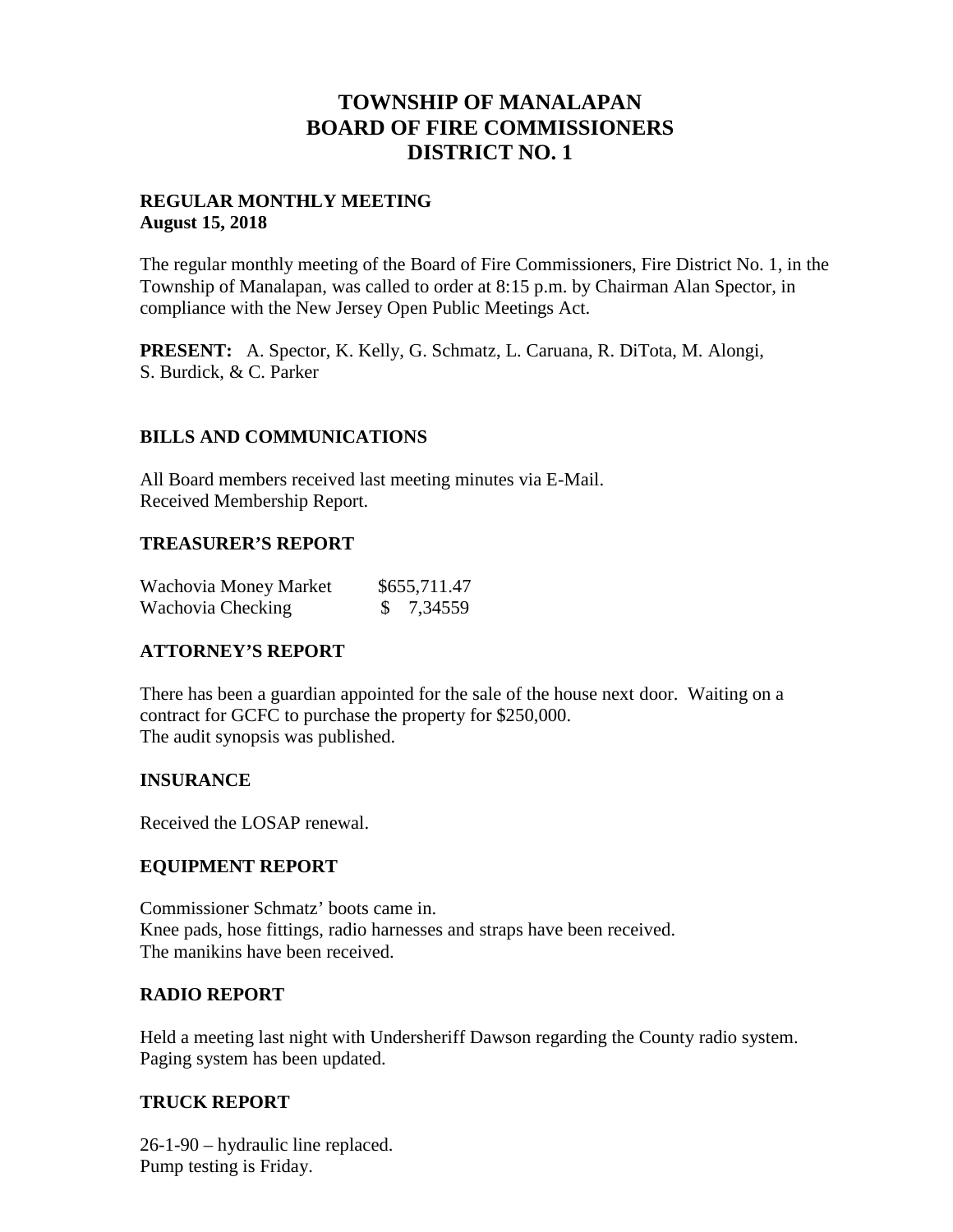$26-1-91$  – still waiting on A/C.

#### **CHIEF'S REPORT**

52 calls for the month. Rehab has been restocked. TV's still need to be hung up.

#### **ASSOCIATION REPORT**

No report.

#### **TRUSTEES' REPORT**

No report.

#### **OLD BUSINESS**

See attached.

#### **NEW BUSINESS**

Commissioner Kelly made a motion to pay all vouchers; this was seconded by Commissioner Caruana. All voted aye.

Commissioner Kelly made a motion certifying receipt of the audit; this was seconded by Commissioner Spector. Commissioners Spector, Kelly, Schmatz & Caruana voted aye; Commission LaRocca was absent.

Commissioner Kelly made a motion not to exceed \$500 to purchase an elevating table for carrying hose; this was seconded by Commissioner Spector. All voted aye.

Meeting opened to the public at 8:47 p.m.

A motion was made by Commissioner Spector to adjourn; it was seconded by Commissioner Kelly and all voted aye.

Meeting adjourned at 8:48 p.m.

Respectfully submitted, Kenneth Kelly, Clerk